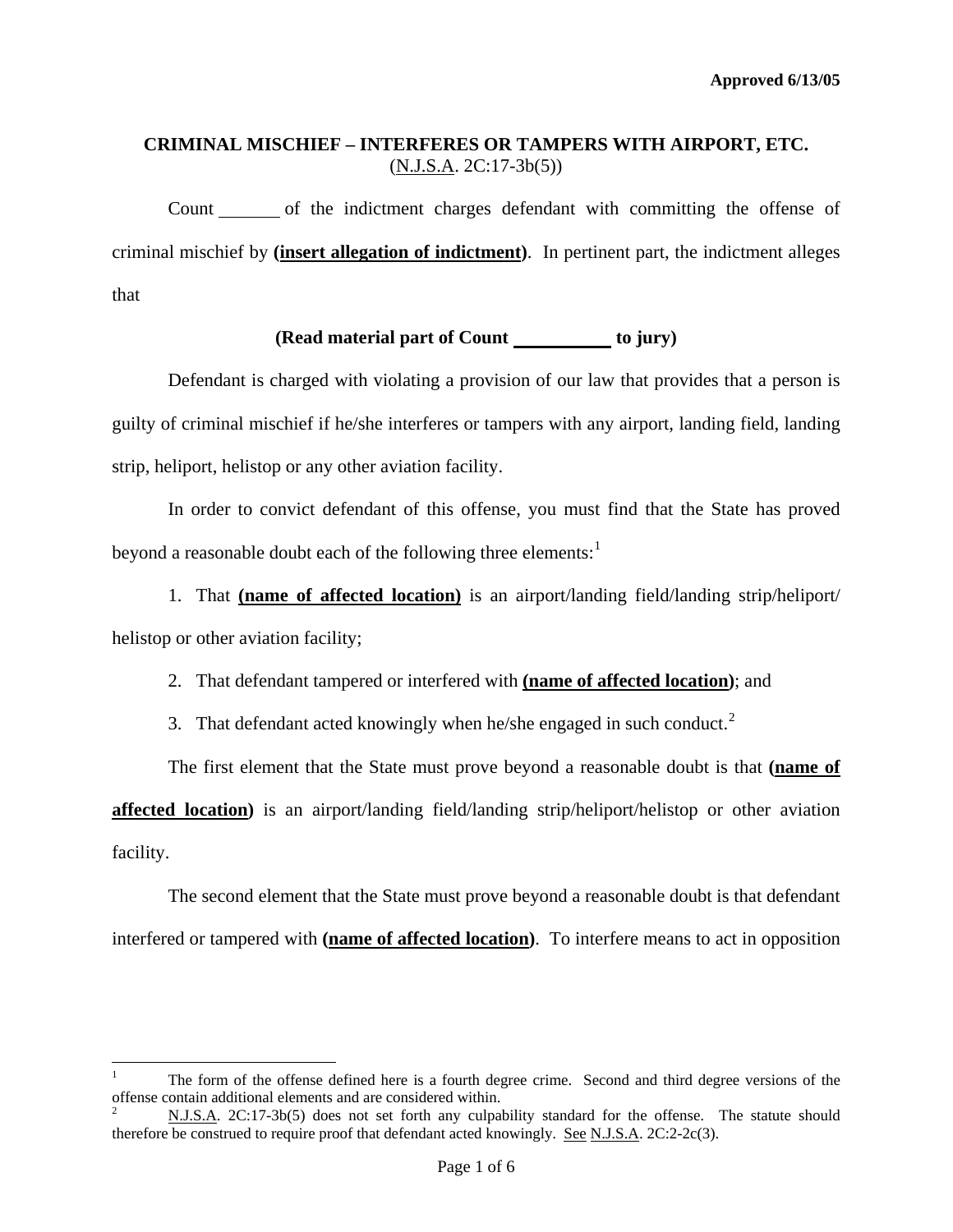or to hamper the operation of something.<sup>[3](#page-0-1)</sup> To tamper with means to interfere with another person's property, regardless of whether the property interfered with is actually damaged.

 The third element that the State must prove beyond a reasonable doubt is that defendant acted knowingly. A defendant acts knowingly with respect to the nature of his/her conduct or the attendant circumstances if he/she is aware that his/her conduct is of that nature, or that such circumstances exist, or he/she is aware of a high probability of their existence. A defendant acts knowingly with respect to a result of his/her conduct if defendant is aware that it is practically certain that his/her conduct will cause such a result.<sup>[4](#page-1-0)</sup>

 You should understand that knowledge is a condition of the mind. It cannot be seen. It can only be determined by inferences from conduct, words or acts. Therefore, it is not necessary for the State to produce witnesses to testify that defendant stated, for example, that he/she acted with knowledge when he/she did a particular thing. It is within your power to find that proof of knowledge has been furnished beyond a reasonable doubt by inference which may arise from the nature of the acts and the surrounding circumstances. The place where the acts occurred and all that was done or said by defendant preceding, connected with, and immediately succeeding the events in question are among the circumstances to be considered. Thus, for you to find that the defendant acted knowingly, you must be satisfied beyond a reasonable doubt that defendant knew what he/she was doing, and that defendant was aware that the nature of his/her conduct and the attendant circumstances were such as to make it practically certain that his/her conduct would interfere or tamper with **(name of airport, etc.)**.

 $\overline{a}$ 

<span id="page-1-1"></span><span id="page-1-0"></span><sup>3</sup> See The Random House Dictionary of the English Language (2d ed., unabridged).

See N.J.S.A. 2C:2-2b(2).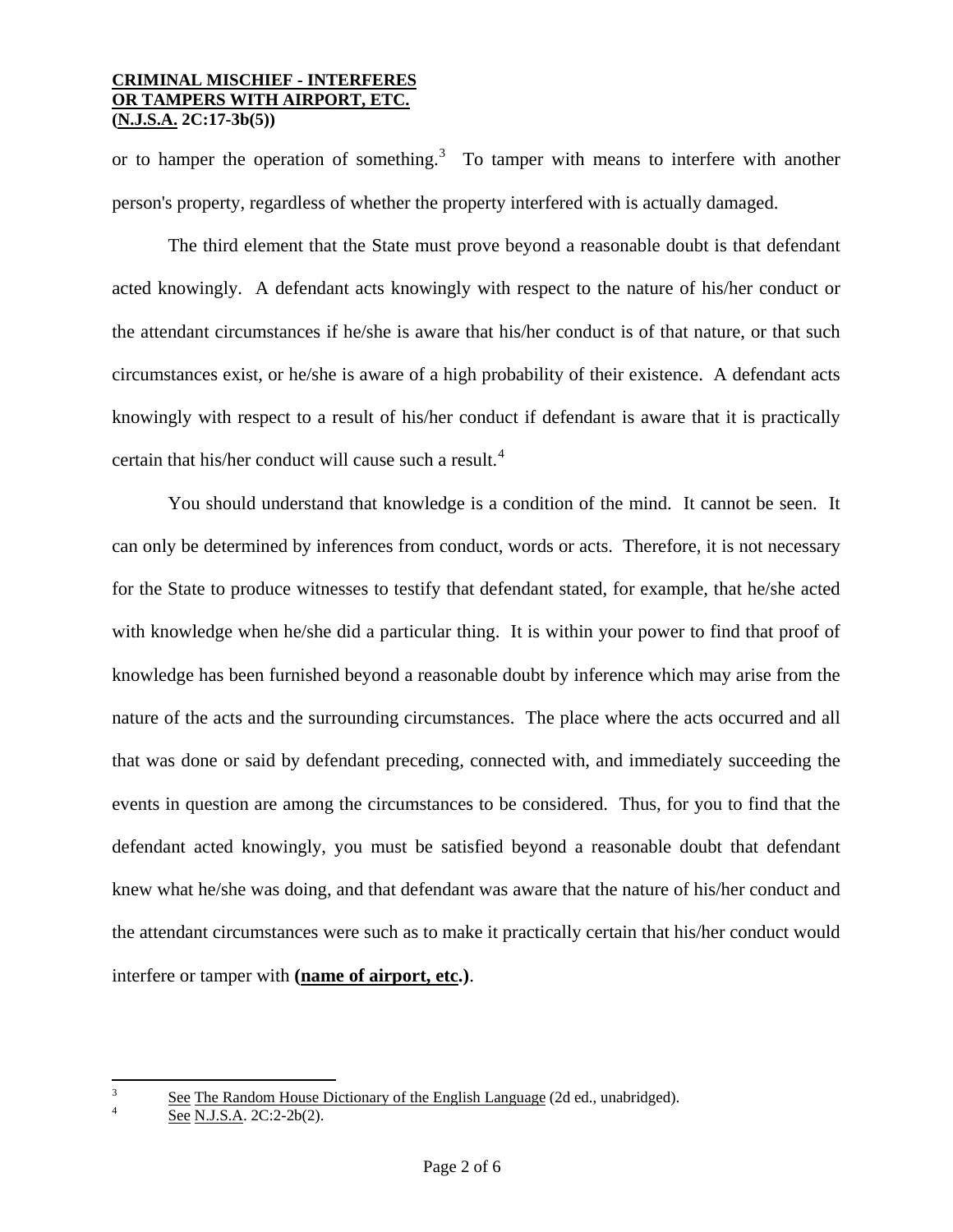If you find that the State has failed to prove beyond a reasonable doubt any element of the offense, you must find defendant not guilty.

# **[CHARGE AS FOLLOWS IF SUBMITTING ONLY 4TH DEGREE OFFENSE TO JURY]**

 On the other hand, if you find that the State has proven beyond a reasonable doubt every element of the offense, you must find defendant guilty.

## **[CHARGE AS FOLLOWS IF SUBMITTING TO JURY THE 3RD DEGREE OFFENSE OF AIRPORT INTERFERENCE CRIMINAL MISCHIEF WITH BODILY INJURY/DAMAGE TO PROPERTYAS WELL AS THE 4TH DEGREE OFFENSE]**

 If you find that the State has proved beyond a reasonable doubt all three of the elements of criminal mischief that I have defined for you, you must then go on in your deliberations to consider two additional elements: You must determine whether the State has proved beyond a reasonable doubt:

 4. That defendant's interference or tampering with **(name of airport, etc.)** caused bodily injury to another person. Bodily injury means physical pain, illness or any impairment of physical condition.<sup>[5](#page-1-1)</sup>

## **OR**

4. That defendant's interference or tampering with **(name of airport, etc.)** caused damage to property. Any damage to property, no matter how nominal, satisfies this element of the statute; and

 5. That defendant acted recklessly with respect to the infliction of this bodily injury/damage to property.[6](#page-2-1)

 $\overline{a}$ 

<sup>5</sup> See N.J.S.A. 2C:11-1a. 6

<span id="page-2-2"></span><span id="page-2-1"></span><span id="page-2-0"></span>If the infliction of bodily injury had been defendant's purpose or intention when interfering/tampering with the airport, defendant would also be exposed to prosecution under assault statutes. Reckless conduct which causes bodily injury is also prosecutable as an assault. See N.J.S.A. 2C:12-1a(1).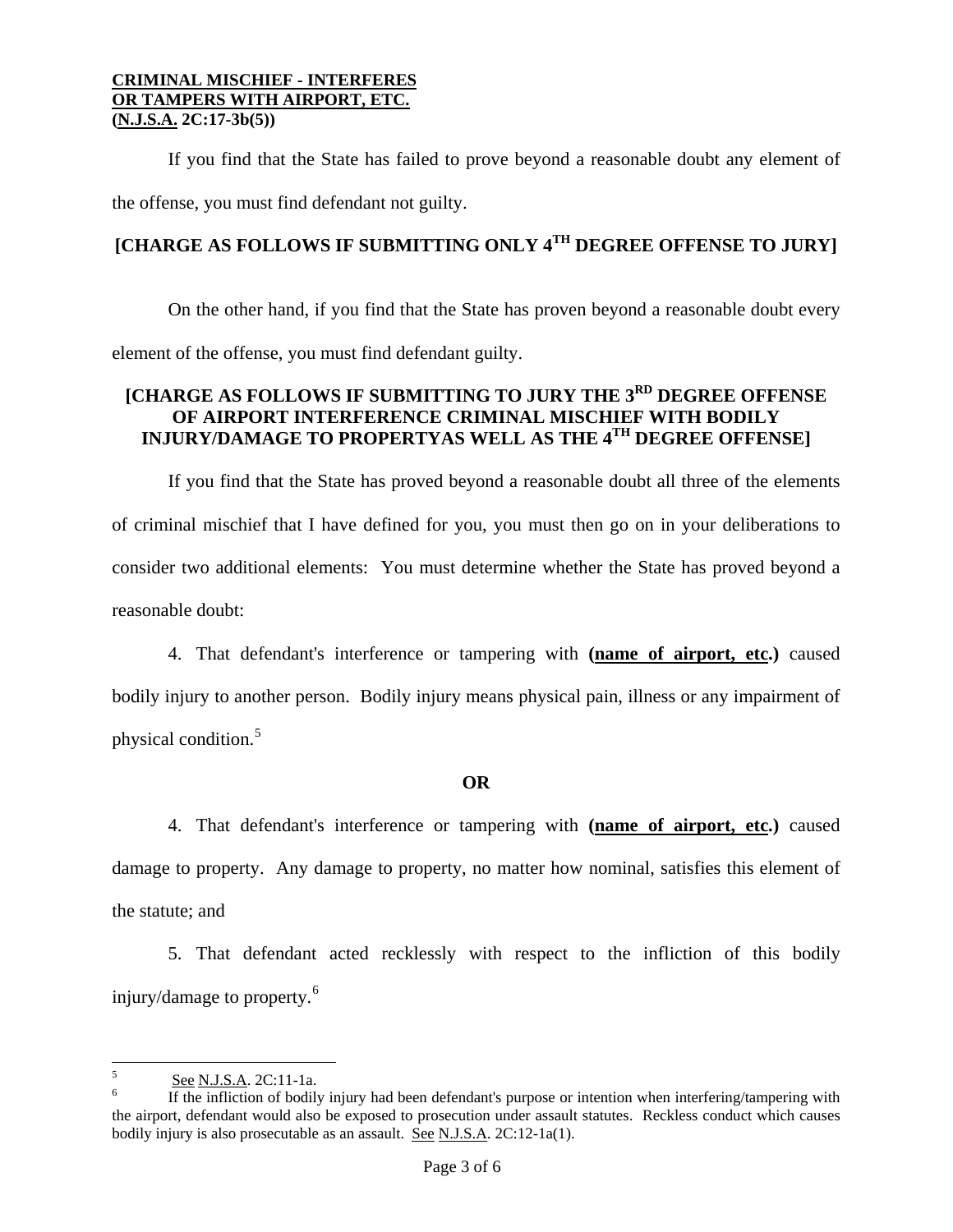A defendant acts recklessly when he/she consciously disregards a substantial and unjustifiable risk. A conscious disregard requires that defendant actually be aware of the risk, but that he/she ignores it anyway. The risk must be of such a nature and degree that, considering the nature and purpose of defendant's conduct and the circumstances known to him/her, its disregard involves a gross deviation from the standard of conduct that a reasonable person would observe in the same situation.<sup>[7](#page-2-2)</sup> In other words, for you to find that defendant acted recklessly, you must be satisfied beyond a reasonable doubt that defendant was aware of and disregarded a substantial and unjustifiable risk that his/her conduct would cause bodily injury/damage to property.

 If you find that the State has proved beyond a reasonable doubt all five of the elements of criminal mischief with bodily injury/damage to property, you must find defendant guilty of that offense. If, however, you find that the State has failed to prove beyond a reasonable doubt either element four (bodily injury/damage to property) or element five (recklessness) but that the State has proved beyond a reasonable doubt the first three elements of the offense, you must find defendant not guilty of criminal mischief with bodily injury/damage to property but must find defendant guilty of criminal mischief. Finally, if you find that the State has failed to prove beyond a reasonable doubt any of the first three elements that were explained to you, you must find defendant not guilty of any form of criminal mischief.

## **[CHARGE AS FOLLOWS IF SUBMITTING TO JURY 2ND DEGREE OFFENSE OF AIRPORT INTERFERENCE CRIMINAL MISCHIEF CAUSING A DEATH AS WELL AS THE 4TH DEGREE OFFENSE]**

 If you find that the State has proved beyond a reasonable doubt all three of the elements of criminal mischief that I have defined for you, you must then go on in your deliberations to

<span id="page-3-0"></span> $\overline{a}$ 7 See N.J.S.A. 2C:2-2b(3).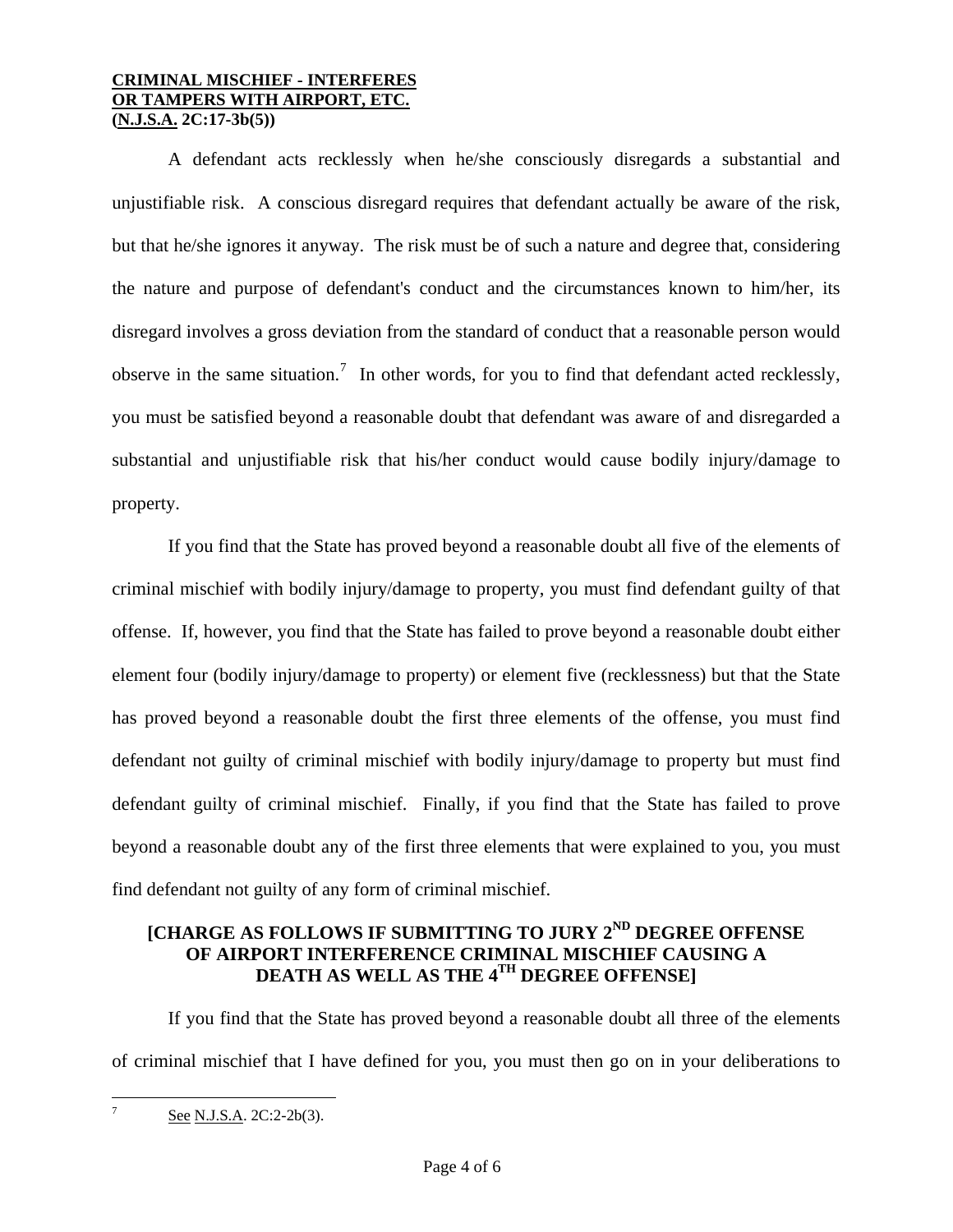1

consider two additional elements. You must determine whether the State has proved beyond a reasonable doubt that:

 4. That defendant's interference or tampering with **(name of airport, etc.)** caused the death of **(name of deceased)**; and

5. That defendant acted recklessly with respect to causing this death.

 A defendant acts recklessly when he/she consciously disregards a substantial and unjustifiable risk. A conscious disregard requires that defendant actually be aware of the risk, but that he/she ignores it anyway. The risk must be of such a nature and degree that, considering the nature and purpose of defendant's conduct and the circumstances known to him/her, its disregard involves a gross deviation from the standard of conduct that a reasonable person would observe in the same situation.<sup>[8](#page-3-0)</sup> In other words, for you to find that defendant acted recklessly, you must be satisfied beyond a reasonable doubt that defendant was aware of and disregarded a substantial and unjustifiable risk that his/her conduct would cause the death of another person.

 If you find that the State has proved beyond a reasonable doubt all five of the elements of criminal mischief causing a death, you must find defendant guilty of that offense. If, however, you find that the State has failed to prove beyond a reasonable doubt either element four (death of another person) or element five (recklessness) but that the State has proved beyond a reasonable doubt the first three elements of the offense, you must find defendant not guilty of criminal mischief causing a death but must find defendant guilty of criminal mischief. Finally, if you find that the State has failed to prove beyond a reasonable doubt any of the first three

<sup>8</sup> If causing death had been defendant's purpose or intention when interfering/tampering with the airport, defendant would also be exposed to prosecution under homicide statutes. Reckless conduct which causes death is also prosecutable as a homicide (manslaughter). See N.J.S.A. 2C:11-3 and 4.